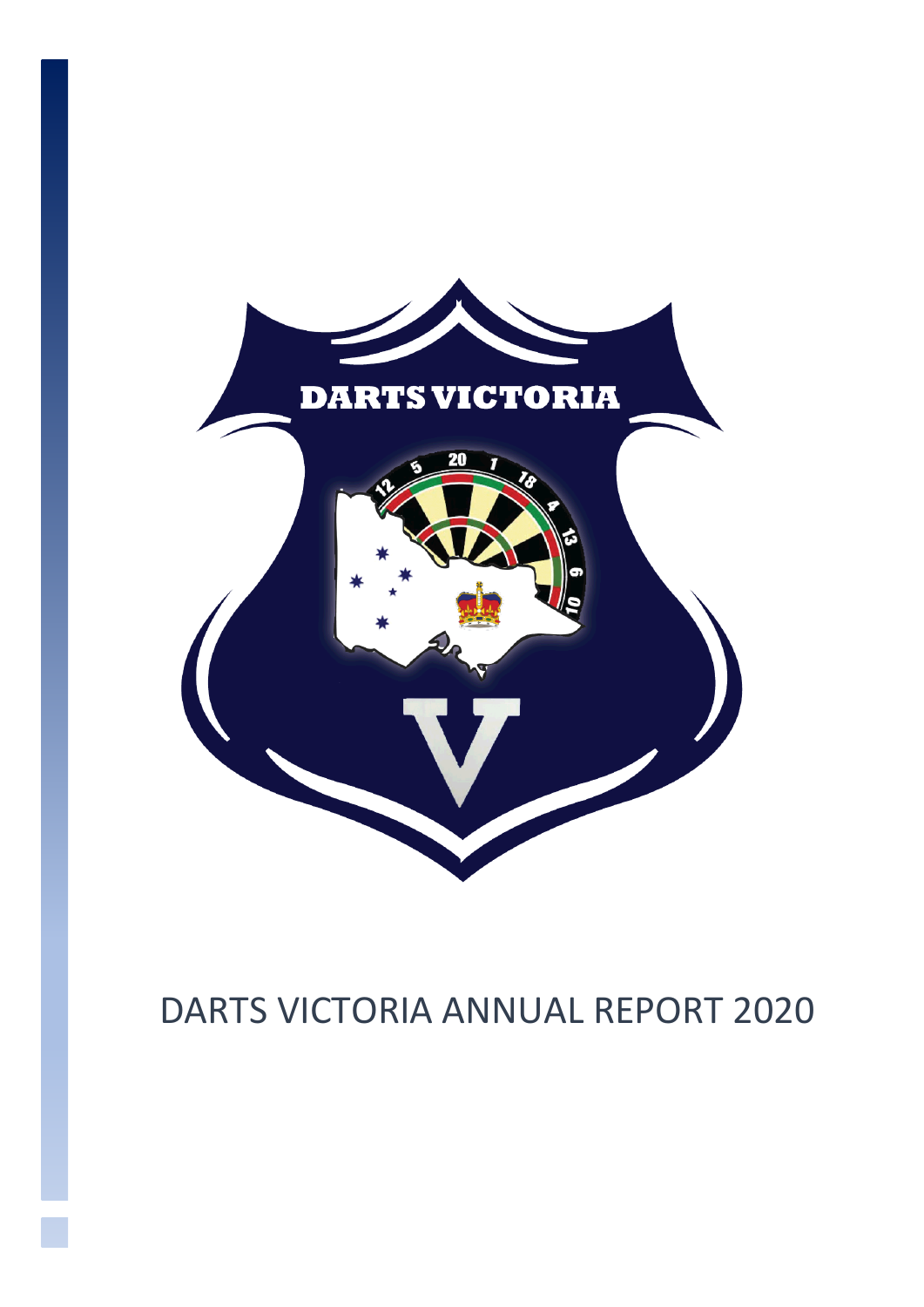# **Executive Members of Darts Victoria 2020**

| President                       | Andrew Coburn          |
|---------------------------------|------------------------|
| <b>Vice President</b>           | Karen Breneizeris      |
| Secretary                       | <b>Carolyn Gilbert</b> |
| Treasurer                       | Megan Stafford         |
| <b>Women's Contest Director</b> | Jenni O'Reilly         |

# **Committee Members of Darts Victoria 2020**

| <b>State Coaching Director</b> | <b>RJ McCaw</b> |
|--------------------------------|-----------------|
|                                |                 |

Senior Management Team

| $\bullet$ | Women's State Captain | <b>Teresa Cadby</b> |
|-----------|-----------------------|---------------------|
| $\bullet$ | Women's State Manager | Donna Kunz          |
| $\bullet$ | Men's State captain   | <b>Steve Kewish</b> |
| $\bullet$ | Men's State Manager   | Henry Bajowski      |

Junior Management Team

|           | • Girls State Captain     | Donna Barrington |
|-----------|---------------------------|------------------|
|           | • Girls State Manager     | Karen Konieczny  |
| $\bullet$ | <b>Boys State Captain</b> | Paul Konieczny   |
|           |                           |                  |

• Boys State Manager Jordan Russell

# **Life Members of Darts Victoria**

| Marlene Gray (Dec)    | Allan Hutchinson          |
|-----------------------|---------------------------|
| Fred Jones (Dec.      | Geoff Lewis (Dec.)        |
| Vic Robb              | Sheila Bolton             |
| Brian Bigham (Dec)    | <b>Wendy Sinclair</b>     |
| Pauline Munday (Dec.) | Peter White               |
| Geraldine Hutchinson  | Lorrie Summerfield (Dec.) |
| June Sinclair         | Wayne Weening             |
| <b>Steve Duke</b>     | George Barklem            |
| Kelvin James          | Ron Wilson                |
| Veronica Wilson       | <b>Tracey Anderson</b>    |
| Lorraine Kunz.        |                           |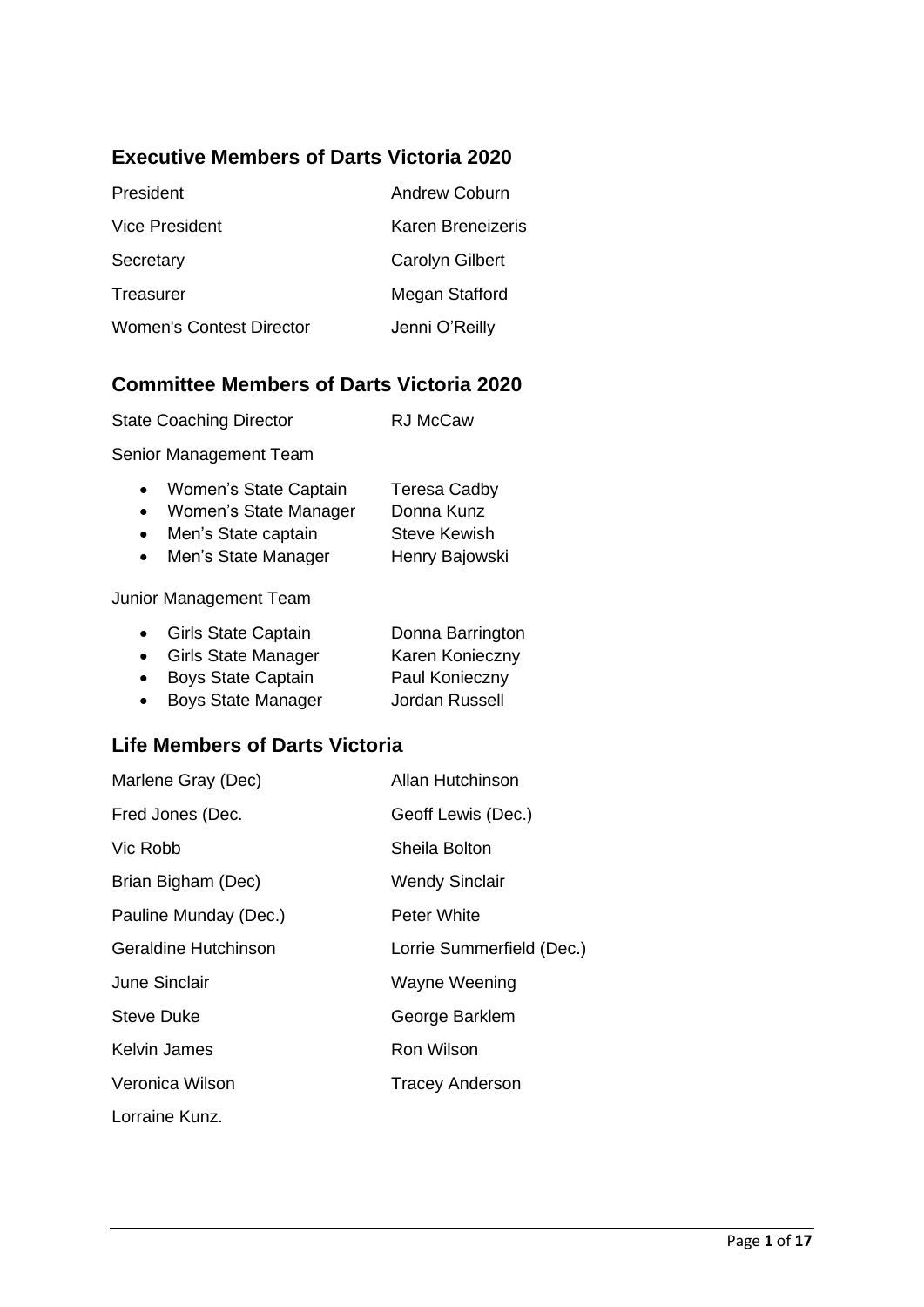# **Darts Victoria Annual General Meeting AGENDA Sunday 7 th February 2021, 11am MDDA Club Rooms, Elliot Rd Dandenong**

| <b>Time</b> | <b>Action</b>                                         | Agent                    |
|-------------|-------------------------------------------------------|--------------------------|
| 11am        | <b>Meeting Opened</b>                                 | <b>Andrew Coburn</b>     |
|             | Welcome                                               |                          |
|             | Present                                               |                          |
|             | Apologies                                             |                          |
| 11.05am     | <b>Previous Minutes of AGM</b>                        | <b>Carolyn Gilbert</b>   |
|             | Dated; 2 <sup>nd</sup> February 2020                  |                          |
|             | Moved                                                 |                          |
|             | Seconded                                              |                          |
| 11.10am     | <b>Business Arising of Previous AGM Minutes</b>       | <b>Andrew Coburn</b>     |
| 11.15am     | Correspondence                                        | Carolyn Gilbert          |
|             | In.                                                   |                          |
|             | Out                                                   |                          |
| 11.20am     | Reports                                               | <b>Andrew Coburn</b>     |
|             | Annual report<br><b>Financial Report</b>              | Megan Stafford           |
| 11.30am     | Nomination for Executive and Committee positions      | <b>Karen Breneizeris</b> |
|             | President - 2-year term                               |                          |
|             | Secretary - 2-year term<br>$\bullet$                  |                          |
|             | Men's Competition Director - 2-year term<br>$\bullet$ |                          |
|             | Men's State Team Captain - 2-year term<br>$\bullet$   |                          |
|             | Men's State Team Manager - 2-year term<br>$\bullet$   |                          |
|             | Girls Captain - 2-year term                           |                          |
|             | Girls Manager - 2-year term                           |                          |
|             | Boys Captain - 1-year term                            |                          |
|             | State Coaching Director - 1-year term                 |                          |
|             | Registration Officer - 1-year term                    |                          |
|             | <b>General Business</b>                               |                          |
| 11.40am     | AGM Date 2022                                         |                          |
| 11.42am     | Delegate meetings 2021 = Attendance + Calendar        |                          |
| 11.45am     | Governance Changes                                    |                          |
| 11.55am     | Annual General Meeting Closed.                        |                          |
| 12.30pm     | Delegates Meeting to Commence at 12.30pm.             |                          |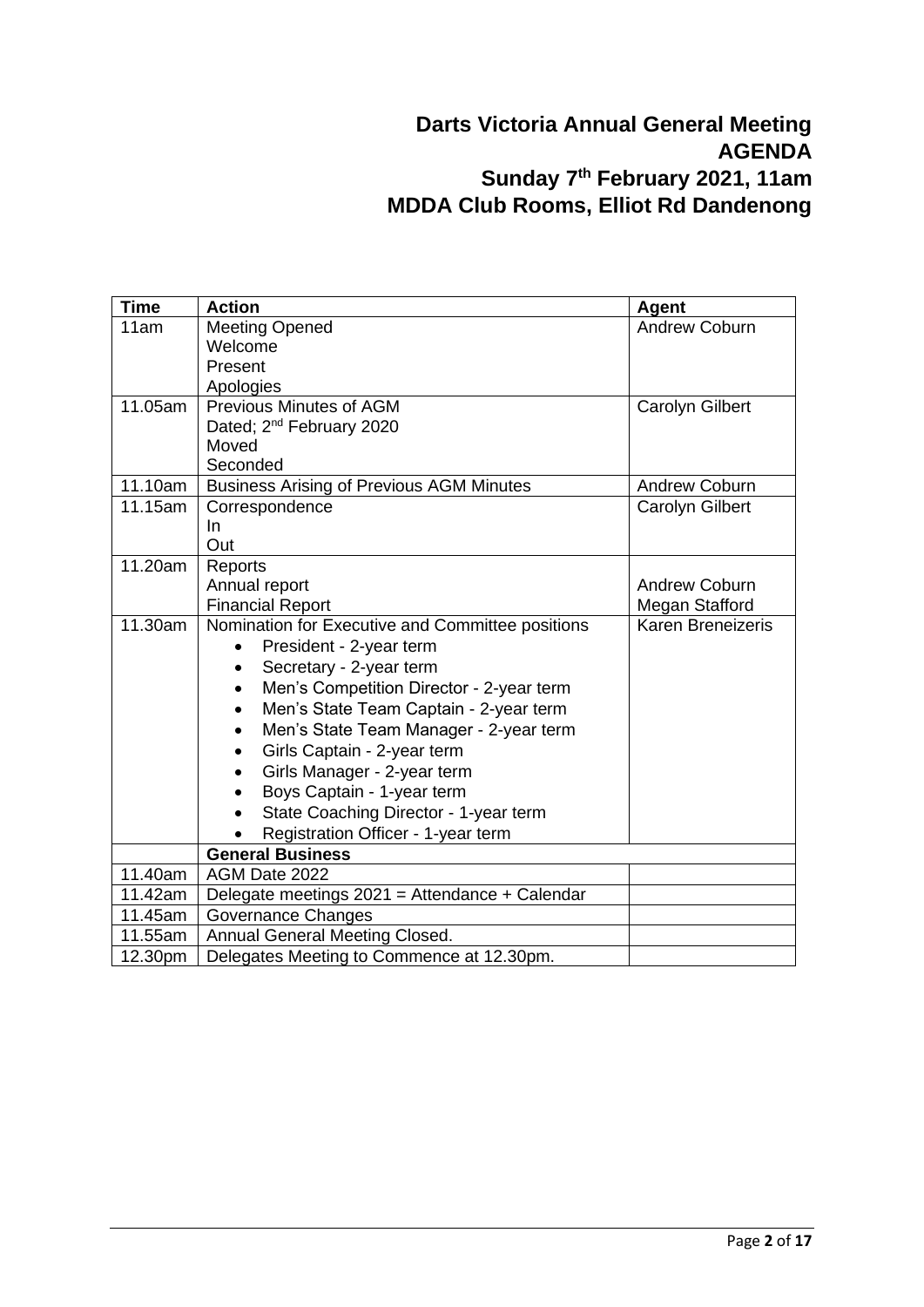### **Present**

Treasurer Megan Stafford, Secretary Carolyn Gilbert, Women's CD Jenni O'Reilly.

President, Andrew Coburn. Vice President, Karen Breneizeris,

GDA; Shane Reeve, Mark Read. GLDA; Cheryl Ballis, Annette Malone. MDC; Brian Lawrence, Bernie Leckie MDL; Bob Edwards, Kevin Bosward MPDL; Nicky Holland, Dee Williams SDL; Bill Fajwul GDCSL; Scott McCreadie, Dot Warren Life Members; Lorraine Kunz Visitors; Henry Bajowski

**Apologies** None Tabled.

Meeting Opened by Andrew Coburn, 11.15am, welcoming all members present.

Previous Minutes of AGM, Dated; 3rd March 2019

### *Moved: MDL, Seconded: SDL*

Business Arising of Previous AGM Minutes

- Andrews name spelt wrong!
- Page 1 no items
- Page  $2 no$  items
- Entry forms for 6s
- Page 3 no items
- Financial report not attached with Annual Report but available via website which wasn't done, but 2020 will be up on our socials.

#### **Correspondence**

In Nominations for Executive and Committee positions, CAV statement reminder

Out **AGM** agenda, minutes and reports.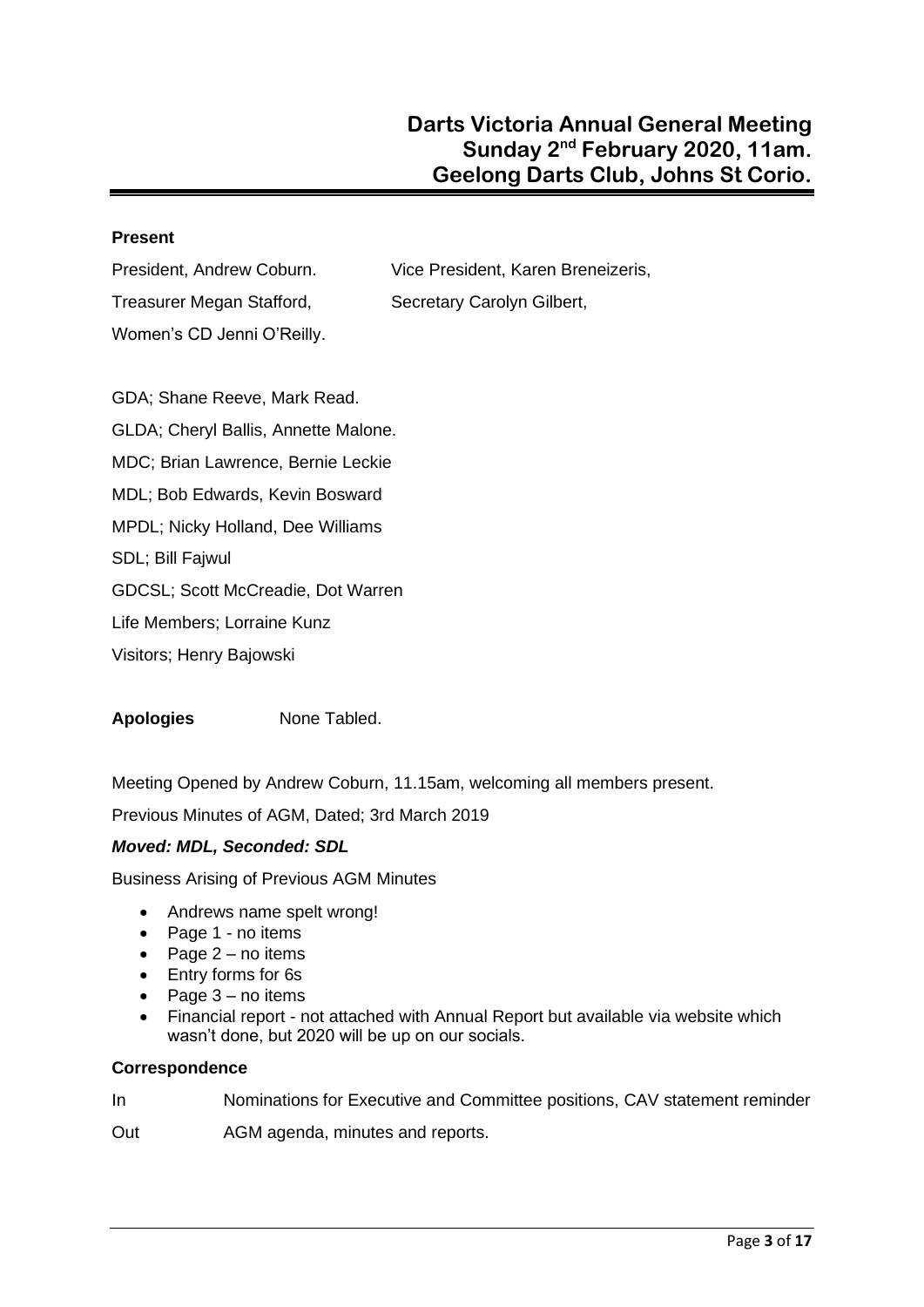### **Annual report**

- *Presidents report – Andrew Coburn*
	- $\circ$  disappointment re lack of attendance at delegates Constitution says 4 a year and are in the calendar so hoping for a better turn out this year, including the governance gathering in May.
	- $\circ$  Darts landscape is changing and need your input and feedback. We are having new rules, regulations and ideas forced upon is from DA. GDA/GLDA and MDC to hang back for a chat. Changes in selecting the AUS team for 2020, but unsure.
	- $\circ$  Megan and Andrew went to AGM in Brisbane in November 2019 all but one state present voted no to changes to the Australian team selection criteria– but they put in the changes anyway!
	- o Not one player wanted it. DV to formulate a response to DA.
	- $\circ$  Tried to get contact with Dept Sport, sent a letter to discuss the opportunities for introducing Darts into schools, with the ultimate goal for DV to gain new players – but have had no response other than a confirmation of receipt
	- $\circ$  Thanks to you, our affiliates! DV is gifting 8 new boards to each affiliate take them as you leave today. Yay!
	- o DV has had 20 free standing boards made for use. They were used at Bendigo and Morwell and they handled the competition well. Pack up and set up was a breeze. DV have 4 more to come which will complete the set. If anyone needs freestanding boards for a tournament, please get in touch with DV exec
	- $\circ$  Darts connect part pf the grant money will purchase and set it up as very little financial assistance will come from DA. This will be discussed further during the Degeles meeting.
	- $\circ$  Financially sitting in a good position, the grant we have received will be used to get the game going and introduce the sport through schools, retirement villages, clubs etc., with a focus on female and multicultural engagement.
	- o DV have an Over 50s event this year, in September at GDC, we would love to see players support this event and encourage engagement across all divisions of age and gender. Keep an eye out for more info and a flyer coming to you soon!
- *Vice President report – Karen Breneizeris – Nothing further to add.*
- *Secretary's report – Carolyn Gilbert - Nothing further to add.*
- *Financial report – Megan Stafford*
	- o Audit report was received back on Thursday and haven't had a chance to unpack it, but as far as the accountant is concerned all is good.
	- $\circ$  It's been a Big learning curve as Megan took over the position halfway through the year but has done an amazing job!
	- o Megan did a profit and loss statement for juniors. All the fundraising money went into a bank account and was used as required via an atm card instead of the petty cash system used in the past.
	- o \$8270 raised in total. And after a refund back to the Parent Bodies and players, there is \$1000 left as seed funding for the 2021 Junior Championship Campaign.
	- o The new atm card system worked really well and allowed both junior management team and the DV executive to have 100% accountability and transparency.
	- o GLDA stated congratulations and Well done on a great job to Megan.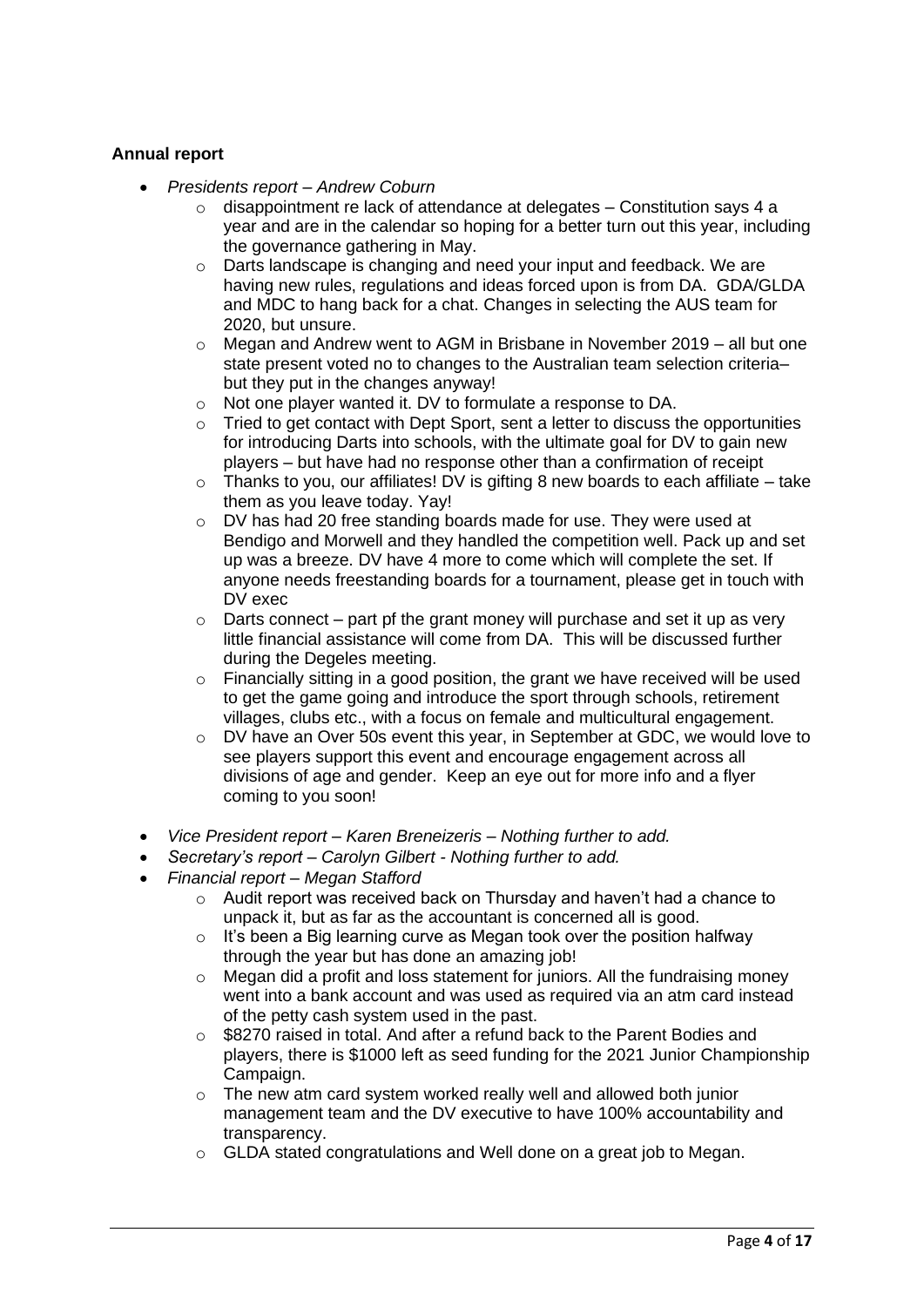- $\circ$  Andrew stated he was pleased with the bank balance and the new systems being put in place and thanked Megan for her tireless work to straighten up the accounts and finances.
- *Women's Contest Director – Jenny O'Reilly* 
	- $\circ$  Jenni stated her main thing is disappointment with low numbers at events.
	- o With numbers dropping, now that there is DPA and soft tip coming in, we have our own tournaments and affiliates need to get your own players to support your own tournaments and events as well as each other's. We need to support each other, or we won't survive.
	- $\circ$  State tryouts now back to a RR, no longer in the 6s, players must nominate through their league, entries close 7 days before event.

#### *Move: MDC, Seconded: SDL*

#### **Nomination for Executive and Committee positions**

Vice President – 2-year term.

• GDCSL nominated Karen Breneizeris. Nomination accepted.

#### Secretary – 2-year term

• GDCSL nominated Carolyn Gilbert. Nomination accepted

Men's Competition Director – 2-year term

• No nomination received. No Nominations off the floor. Position vacant to be filled by DV Exec.

Women's Competition Director

• Nomination off the floor – GLDA nominated Jenni O'Reilly. Nomination accepted.

State Coach Director – 1-year term

• No Nomination received. Nomination taken off the floor from Megan Stafford for RJ Stafford, MDC. Nomination accepted.

Registration Officer – 1-year term

• GDCSL nominated Dennis Breneizeris. Nomination accepted.

#### **General Business**

- *AGM Date 2021*
	- $\circ$  AGM 2021 will be held on 7<sup>th</sup> February 2020 at a venue to be confirmed. Please note this is a tentative date and may change in accordance with the 2021 Calendar.
- *Delegate meetings 2020 = Attendance + Calendar*
	- $\circ$  Sunday 24<sup>th</sup> May Governance gathering @ MDC.
	- $\circ$  Sunday 30<sup>th</sup> August Delegates Meeting #2 @ SDL.
	- $\circ$  Sunday 22<sup>nd</sup> November Delegates Meeting #3 @ MDDA.
	- $\circ$  Please advise any apologies via email to the DV secretary in a timely manner in the event the meeting has to be postponed, other affiliates can be notified asap.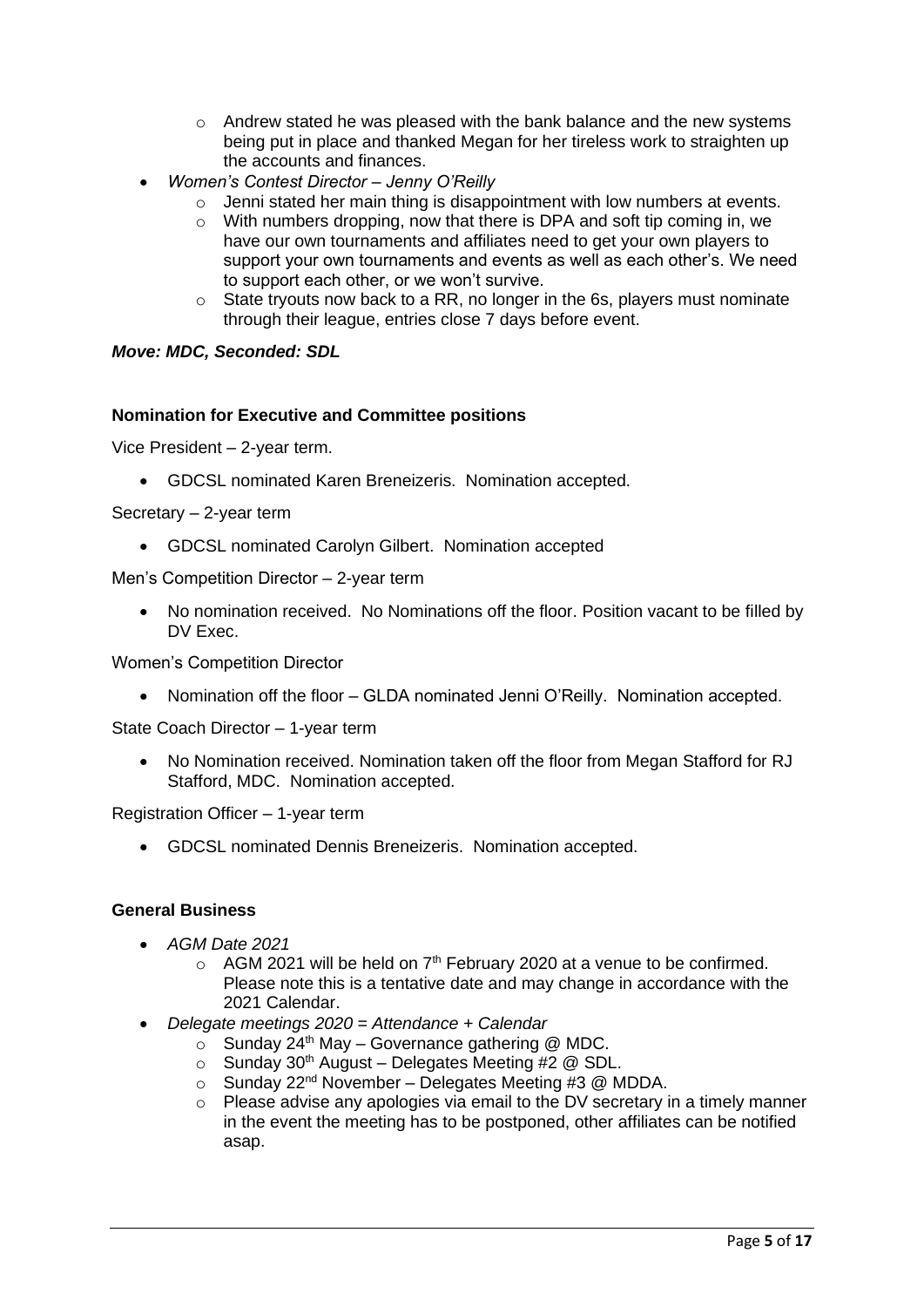- $\circ$  The Governance gathering will be a great opportunity for delegates to bring ideas, proposals and issues with the governance documents of Darts Victoria – please don't miss it.
- *Junior Re-Structure* 
	- o With so many changes going on in the darting world, Darts Victoria are being proactive and making some changes to the administrative management of some of our positions within our committee.

These changes will begin immediately with a goal to better facilitate the younger dart players coming up through our ranks.

Darts Victoria are restructuring the Junior Management Team to encompass a more circular, empowering approach between coach, management and player.

New position descriptions will be sent out to all affiliates within the coming weeks and Nominations for the Junior Management Team will be open from 24th February and close on 23rd March 2020 and can be sent to the Darts Victoria secretary email address via your parent body. DV exec will go through all received applications and notify the applicant and parent body of the outcome after 1st March 2020.

This new encompassed approach between coach, management and player will also be utilised across all divisions within Darts Victoria State representative teams.

Darts Victoria would like to thank the Junior Management team of 2020, being Donna Barrington, Karen Konieczny, Paul Konieczny and Jordan Russell for their role during the Australian Junior Championship campaign of 2020. Their assistance and support have been greatly appreciated.

### **Annual General Meeting Closed. 11.45am**

Delegates Meeting to Commence at 12pm.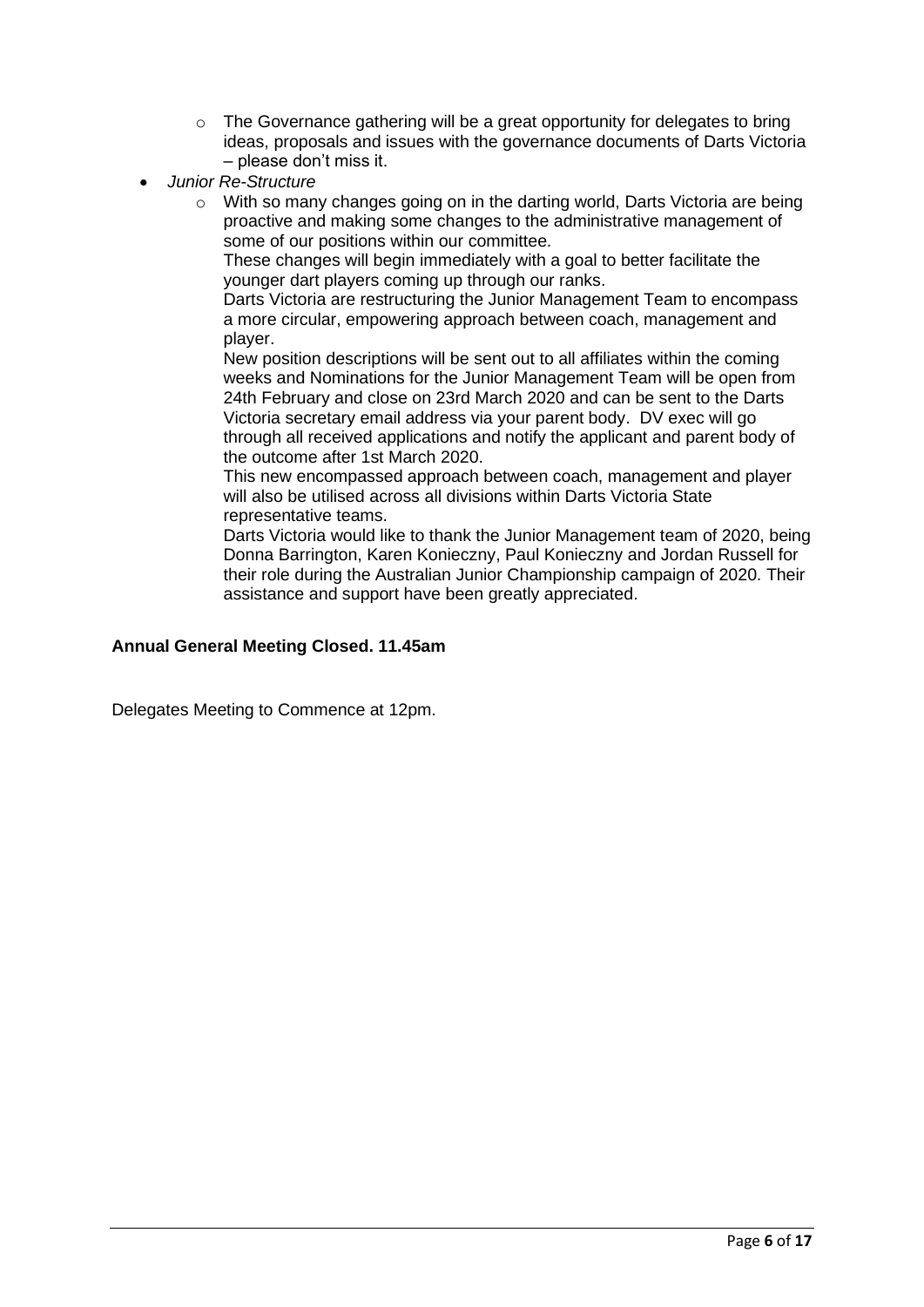

# Presidents Report. Andrew Coburn

Members, the year 2020 is one for all of us to put behind us.

Darts for us started with a big boost, the holding of the Victoria Classic in Morwell which was well attended in its return to Morwell for the first time in 3 years. A big thankyou from the DV Executive to the Latrobe Valley Council and Darts Australia for their support in making this happen. The event had been run previously through the Geelong Dart Club and we want to thank them for their support of this event

During this year, the playing of darts has been brought almost to a complete stop for all our affiliates, and for Darts Victoria itself. But this has not stopped the organisational side of the sport from forging forward. We have purchased the equipment required to run the Grand Prix events on the 'Darts Connect' platform, the first event was planned for Morwell in January, unfortunately with COVID-19 conditions, this tournament was not able to be held. The same thing happened with the Bendigo 5-aside. We are extremely disappointed that these events could not be held, as this was to launch us back into a big playing year for Darts in Victoria in 2021.

It would be remiss of me not to mention the tireless work of the Executive Committee. The work that Karen Breneizeris, Carolyn Gilbert, Megan Stafford (McCaw) and Jenni O'Reilly has been amazing for the past few years. Each taking on facets of the sport that they had not been a part of previously. Their work in these areas has lightened the load on my role and I thank them all for their dedication to DV. Not all issues have been fun to deal with, but they have been taken on and completed.

Our coaching Director RJ McCaw has been getting onboard with the coaching side and we look forward to further input from RJ in the years to come.

The remainder of the coming year will turn up challengers for everyone in Darts, and no one knows what the year of 2021 will throw at us. With everyone working together to build the sport back up, it will be a challenge. But I am sure the Executive Committee and the playing members of darts in Victoria will make this a success.

In concluding this report, the Committee of Darts Victoria is the heart of the organisation, the members of the committee are only a small group and are achieving some outstanding results. We are always looking for people who are willing to get in and help out, so if you are interested in assisting the committee in anyway or are interested in becoming a committee member, please come and speak to one of the committee members, we are human and are willing to listen to the issues you have in darts.

Yours in Darts

Andrew Coburn

President Darts Victoria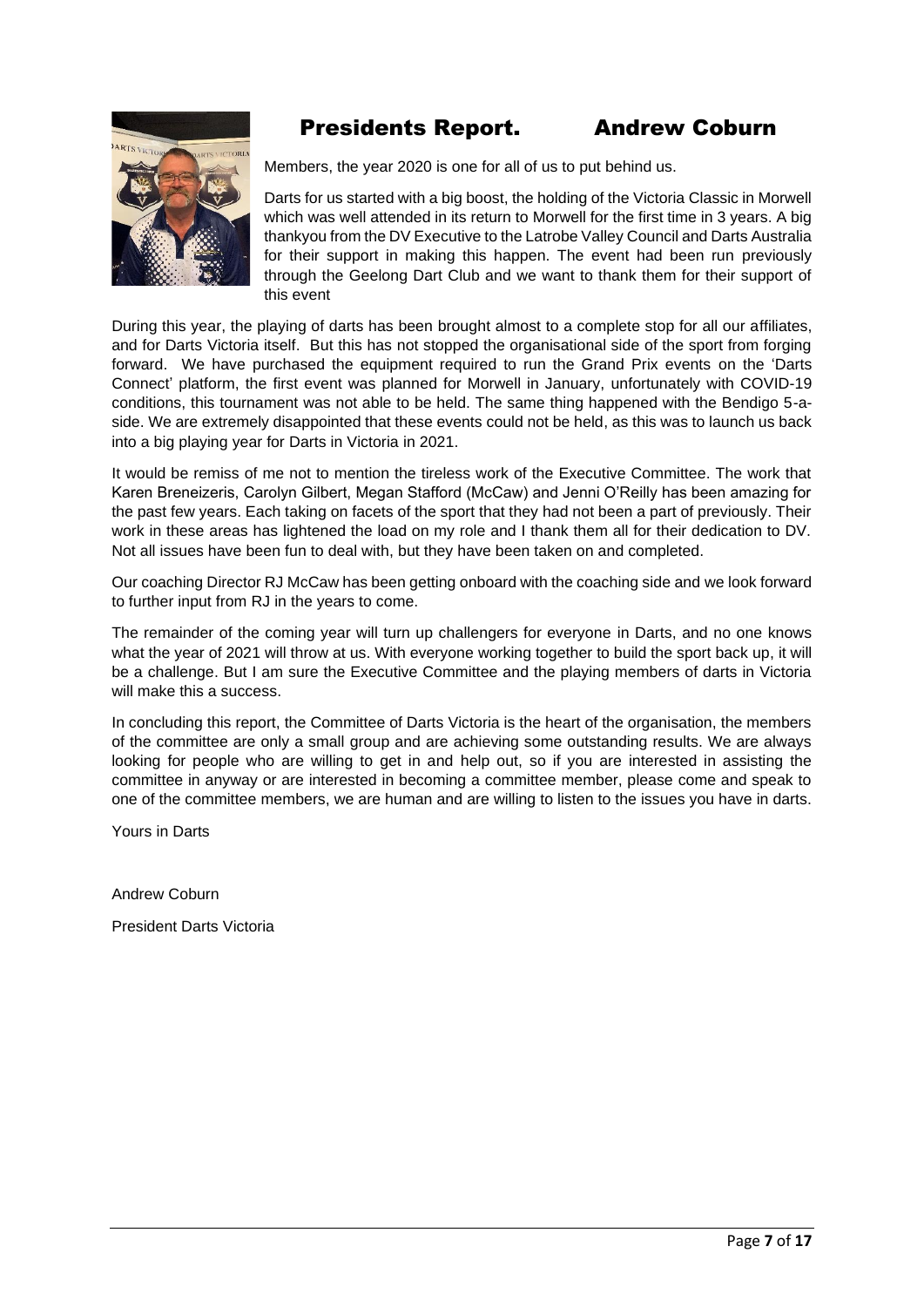# Secretary report Carolyn Gilbert

2020 will go down in history as the year that wasn't. It wasn't great, as a community and a sport and a state we missed so much of the things we love – family, friends, outings, sport – but we also gained somethings too.

As secretary of a state governing body, during a pandemic that has severely impacted your sport, it is not an easy time. With so many leagues, associations

and affiliates being shut down in a moment's notice, the wide sweeping effect that such a closure had on our players mental health was dynamic and immediate and the financial implications to our clubs was diabolical.

The executive members of Dart Victoria still met every month, albeit via a digital platform. These meetings assisted us in navigating the changing world that is COVID-19 and its diabolical effect on the community not only locally but globally. We were able to respond efficiently and rapidly to changing regulations and restrictions and communicate with our members what these changes were and are meaning for our sport. We worked closely with Department Health and Human Services and Department Sport and Recreation to create a Reboot Plan so that we could open safely and commence play when it was safe to do so. As the Official and only State Governing Body of Darts in Victoria, our plan was approved by all parties and is the Reboot plan that all darting clubs and leagues can refer to across that state whether Affiliated with Darts Victoria or not. Much thanks must go to Karen Breneizeris and Megan Stafford for their hard work and constant governance checking with this document.

Megan Stafford and Andrew Coburn met with Darts Australia via their Delegates Zoom meeting schedule each month to discuss concerns, governance and logistical issues that faced each state across the country. Any information that was beneficial to our members was fed back directly to our Affiliate bodies via email. Massive thanks to Andrew and Megan for attending these meetings.

Moving forward to 2021, our events are slowly starting to return to affiliate clubs and venues, and we are so thankful and proud of the affiliate executive members who guide their members safely back to the clubs. Supporting our Affiliate clubs getting back to Darts safely has always been a priority for Darts Victoria, and we have been able to finically assist affiliate clubs with \$2,000 to help them reopen after such a long lockdown in Metro Melbourne. As the Darts Victoria and Darts Australia Calendar kicks off, we know that there will be changes to the way events are played, regulations and restrictions placed on the state by the Chief Health Officer are continually changing, and we will always do our best to ensure we have the latest information

On a personal note, I would like to thank the executive and members of Darts Victoria for their love and support on the passing of My Mum. Your thoughts, prayers and care have been greatly appreciated. Working with such an amazing group of people on the DV exec, I am blessed to be able to call these people my friends and continue to work hard to empower sport in our beautiful state of Victoria, thanks for standing with me guys – your awesome!

We can't wait to see the smiling faces of our members back at the Oche, and we ask that as you relaunch into the sport we love, be mindful, be kind and be safe

Regards,

*Carolyn Gilbert Secretary, Darts Victoria*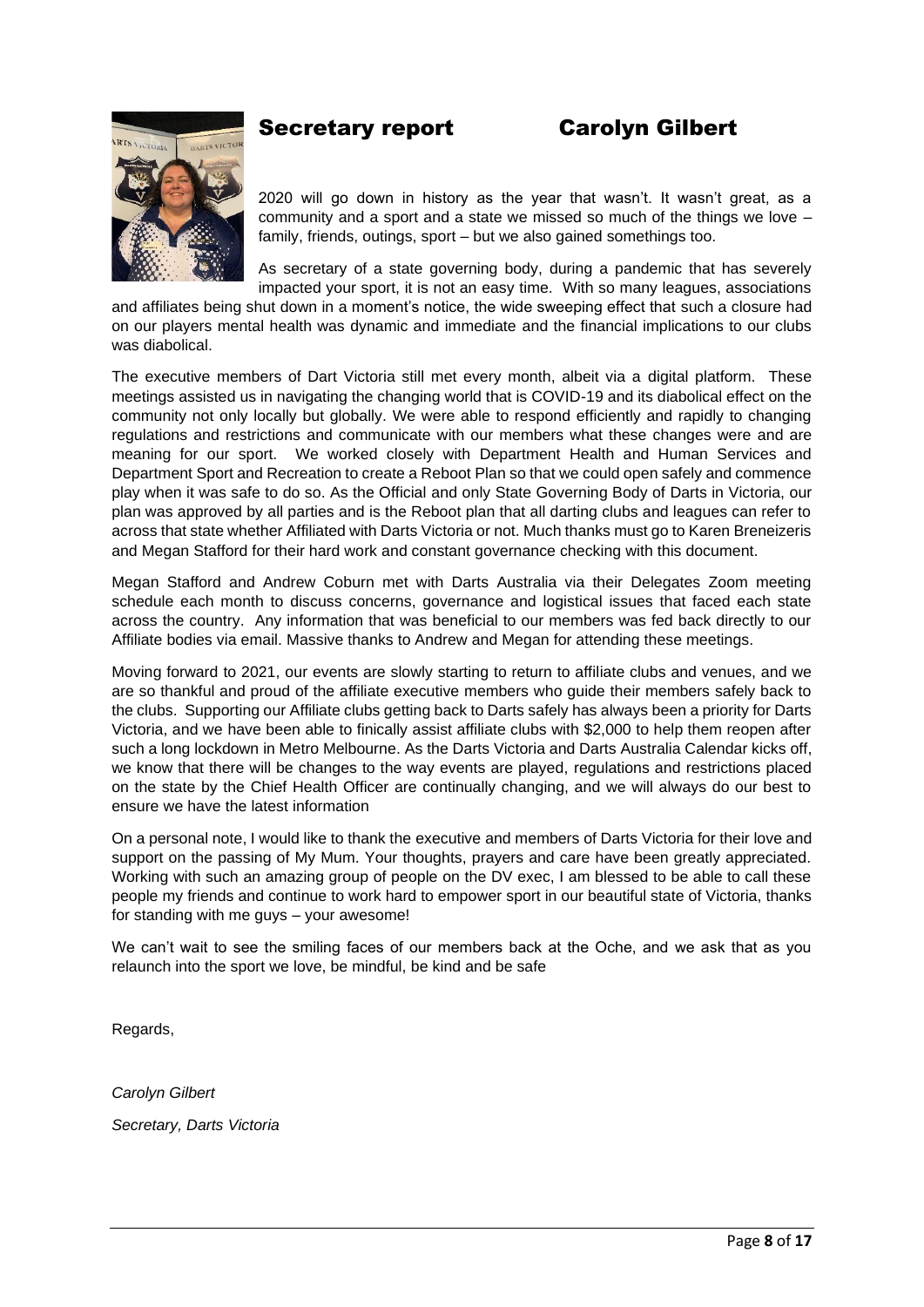# Treasures Report Megan Stafford

As you can probably appreciate, we haven't had a lot of movement in the way of income and payments in the last 12 months, due to the shutdown of darts in Victoria because of Covid-19.

Just before the shutdown, DV brough 20 iPad's to be used in tournaments around Victoria. We are hoping to have them set up and ready to go as soon as we are given the green light to start playing again. We have also purchased iPad stands etc to go along with them.

We received our funding from Bendigo and Morwell (which was used to pay out our winners and any other costs associated with running those tournaments and received another \$20,000 grant from the Victoria government which we will use to improve, support, and introduce our communities to the world of darts.

We also paid our membership to DA as well as other fees that were invoiced to us.

We currently have \$40,316.97 in our bank account with \$23,821.36 of that being funding money (that we will use for promoting the game of darts in Victoria). We have gifted \$8000 to Melton, MDDA, SDL and Geelong, to assist the venues in preparing for the 2021 Dart Year. They will be able to restock fridges, purchase materials such as dart boards, makers, paper, white boards etc and items they will need to be Covid safe moving forward. We are extremely fortunate and grateful to be able to assist our venues in this extremely tough time in Victoria.

Our available balance as of Dec 2020 is \$16,495.61.

Hopefully, we can get back to our great game of darts ASAP

Stay safe everyone

Megan Stafford

DV Treasurer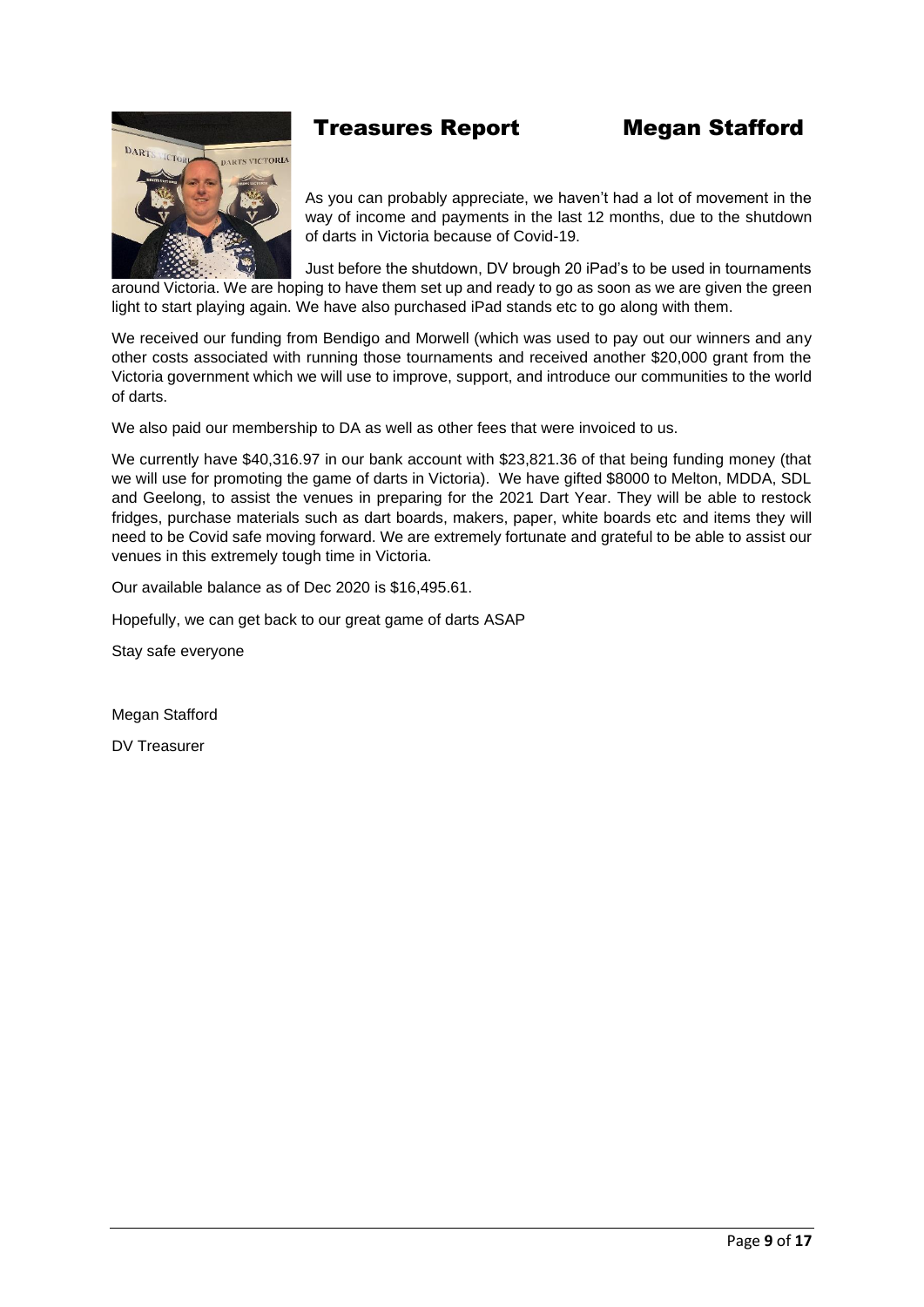

# Women's Contest Director Jenni O'Reilly

Well, what a letdown of a year 2020 turned out to be. We only managed to play 2 tournaments, being the Bendigo 5-a-side and the Victorian Classic at Morwell.

No Championships, no Grand Prix and no Masters all because of COVID.

We were really hoping this year would be better, but it hasn't really started well at all with having to cancel Bendigo 5-a-side because of restrictions and the Committee deciding to put our members health and safety first.

Hopefully, the coming months will see restrictions easing so we can once again enjoy playing the sport we love so much and start to socialise again.

We have another full calendar this year and hope our members will support us by playing as much as possible. We all need to get behind and support all our clubs as we do not want to lose any of them.

| <b>Mixed Doubles</b>          |                             |
|-------------------------------|-----------------------------|
| Winners                       | J Hadley / B Weening        |
| r/ups                         | A Loch / J Fagg             |
|                               |                             |
| <b>Ladies' Doubles</b>        | <b>Men's Doubles</b>        |
| Winner: T Kewish / A Morrison | Winner: J Fagg / A Morrison |
| R/ups: S Beasy / J Hadley     | R/ups: B Klinge / J Potter  |
|                               |                             |
| <b>Ladies Singles</b>         | <b>Men's Singles</b>        |
| Winner: T Kewish              | Winner: A Morrison          |
| R/up: J Hadley                | R/up: J Fagg                |

In closing I hope you all had a great Christmas and New Year and look forward to seeing you all again soon.

Yours in Darts

Jenni O'Reilly Women's Competition Director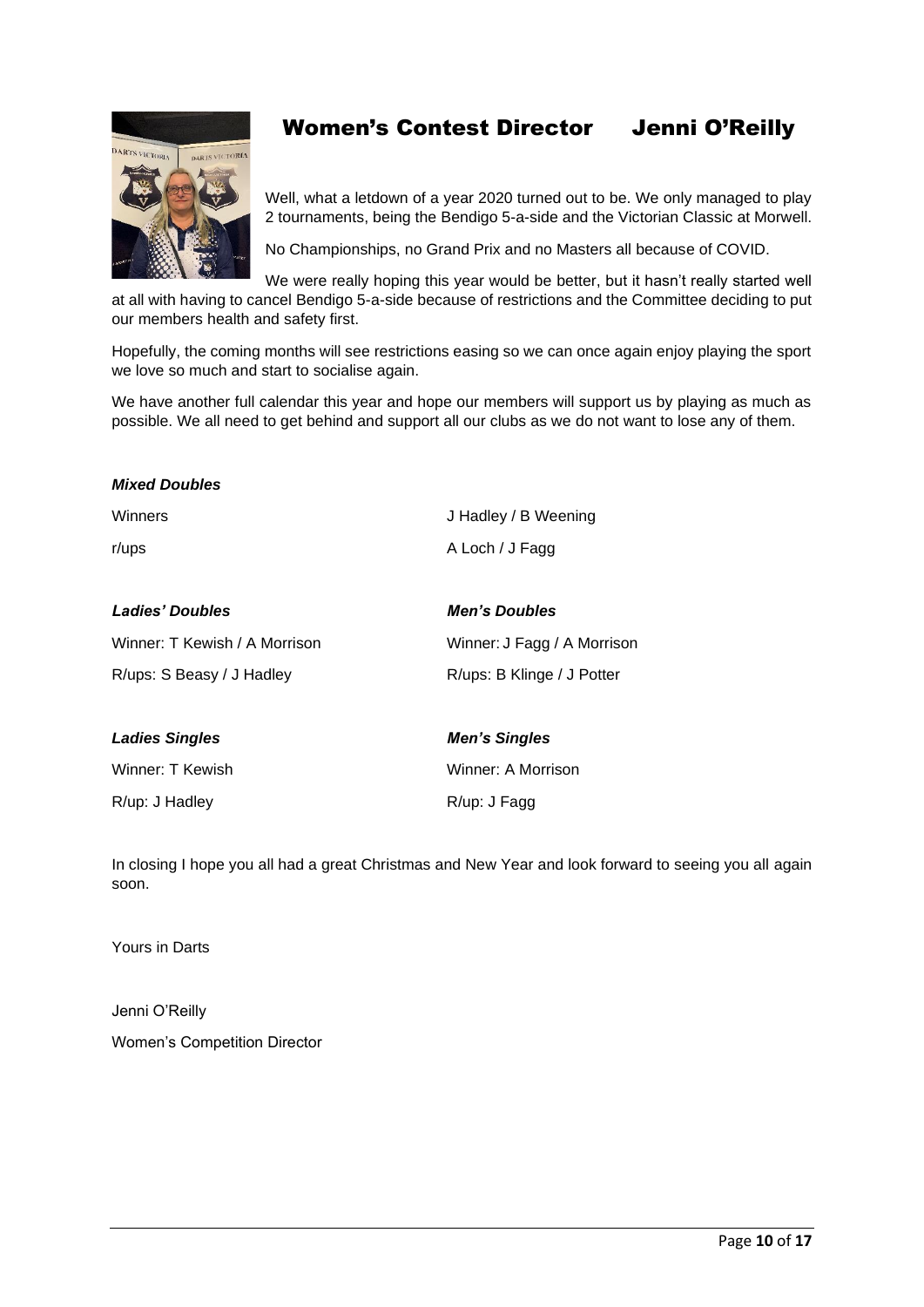# State Coaching Report

With 2020 being planned as a transition phase for our State Coaching Director, RJ McCaw, it has not really worked as originally hoped.

With no information or correspondence being passed on from previous coaching directors, RJ had to start from scratch with documents forwarded on from Darts Australia and we thank Judy Taylor and Betty Hislop for their generous offer to assist and guide us through this rebuilding process.

Darts Victoria hopes that 2021 will see coaching clinics held with the assistance of Darts Australia. These clinics will hopefully see new coaches being accredited that will guide, assist, and support our members from grassroots team members up to our elite players.

The executive of Darts Victoria thanks RJ for taking on this task and look forward to working together in 2021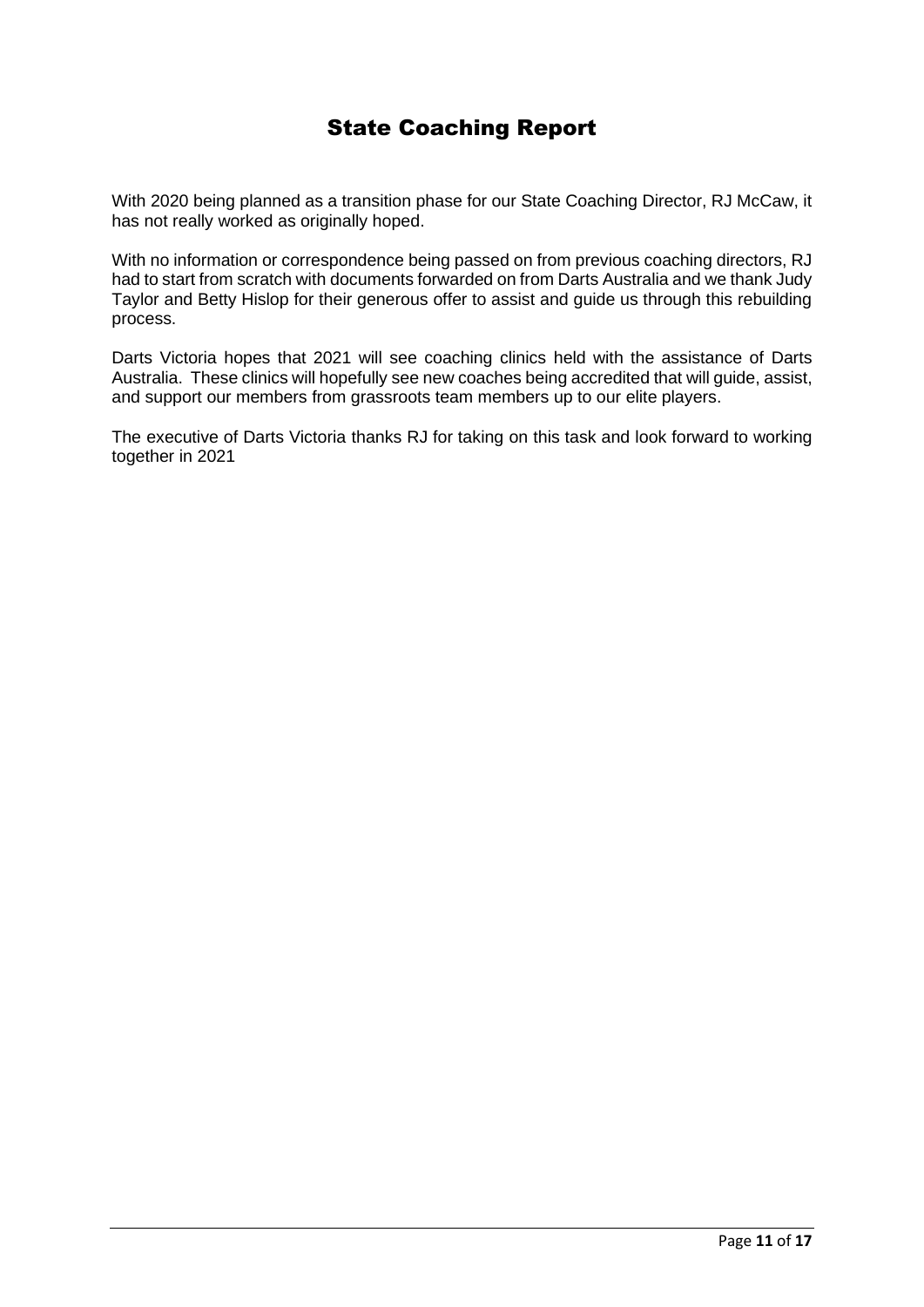Due to Covid-19 the Australian Championships and events of 2020 have not been played.

Therefore, the following reports are not available.

2020 Australian Championships

• Senior Management report from Men's and Ladies Managers.

2020 Junior Championship

• Junior Management Team report from Boys and Girls Managers.

Darts Victoria Men's and Ladies Contest Director Report

Darts Victoria looks forward to more events being held safely and openly during the 2021 season.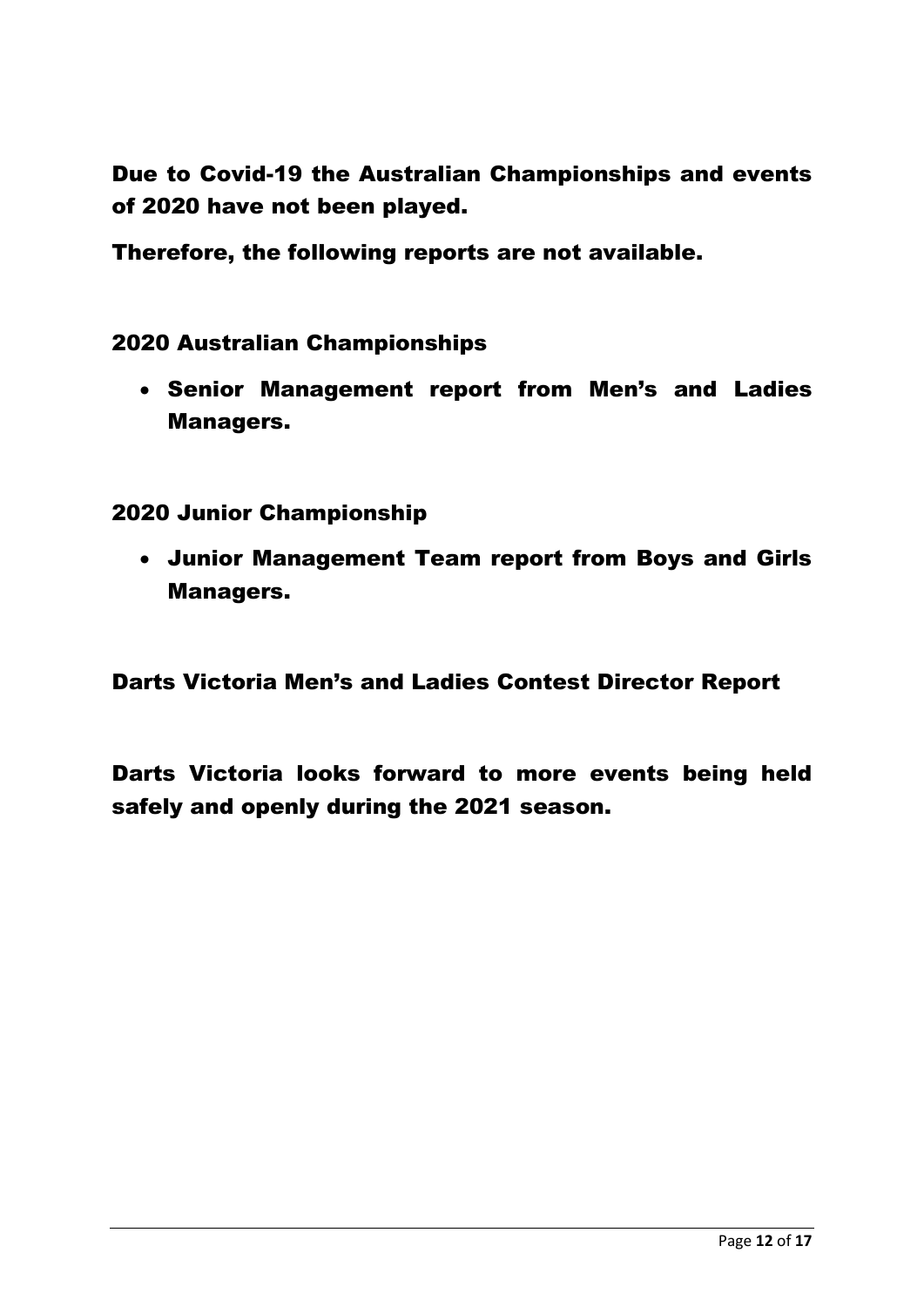# Delegates COVID-19 Report – August 2020.

During the month of August, Darts Victoria corresponded with our Affiliates to check how they were coping in lockdown of Metro Melbourne and how they had been affected

The only affiliate that is not listed within Metro Melbourne is Geelong Darts Club, who was able to operate minimally under the guidelines of the CHO of Victoria and the restrictions placed by the State Government.

Southern Dart League, Mornington Peninsula Darts League, and Mountain Dart League did not respond to the correspondence.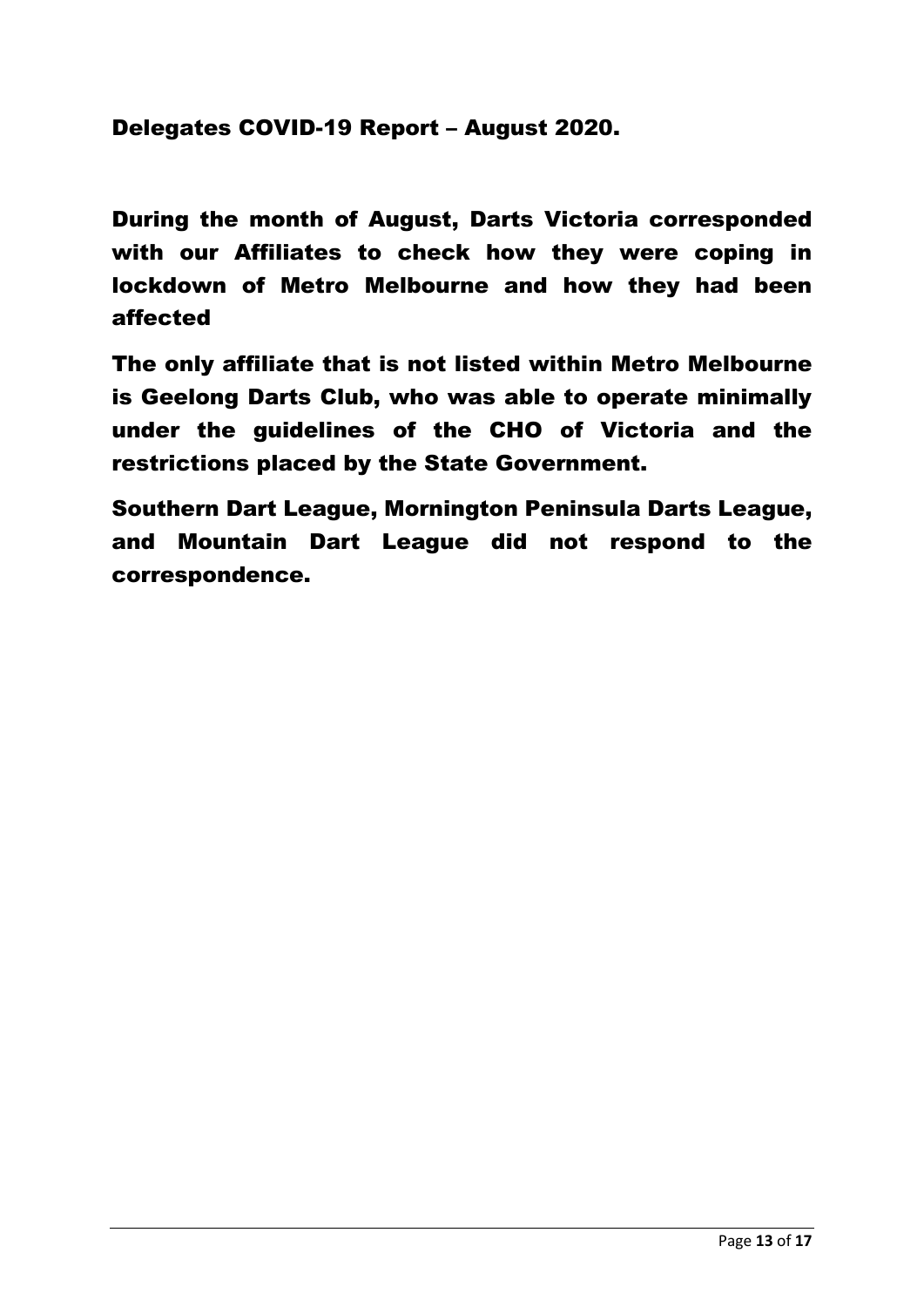| Affiliate | <b>Melton Dart Club</b>       |                  |
|-----------|-------------------------------|------------------|
| Address   | 63 Reserve Road, Melton, 3337 |                  |
| Email     | Mdcsecretary01@gmail.com      |                  |
| Secretary | Julie Hawkins                 | PH: 0419-005-389 |

How many leagues play out of your venue? (This is to gauge how many leagues play across our affiliates, it does not matter if they are a DV affiliated league or not)

MDC have 3 nights that play occurs on

Tuesday with 24 Players

Wednesday with 84 players

Friday with 64 players

MDC have 34 paid up members with 11 affiliates members with DV. At the time of data collection, MDC had not played in their venue since 20<sup>th</sup> March 2020.

The MDC Committee had two committee meetings, 1 face to face and 1 zoom meeting.

MDC had applied and been successful for funding through local, state, or federal agencies to assist with financial costings during the COVID-19 Pandemic.

5 Executive or committee members in their association has done COVID-19 training.

MDC had minimal changes to executive or committee members, except for the resignation of the Assistant Secretary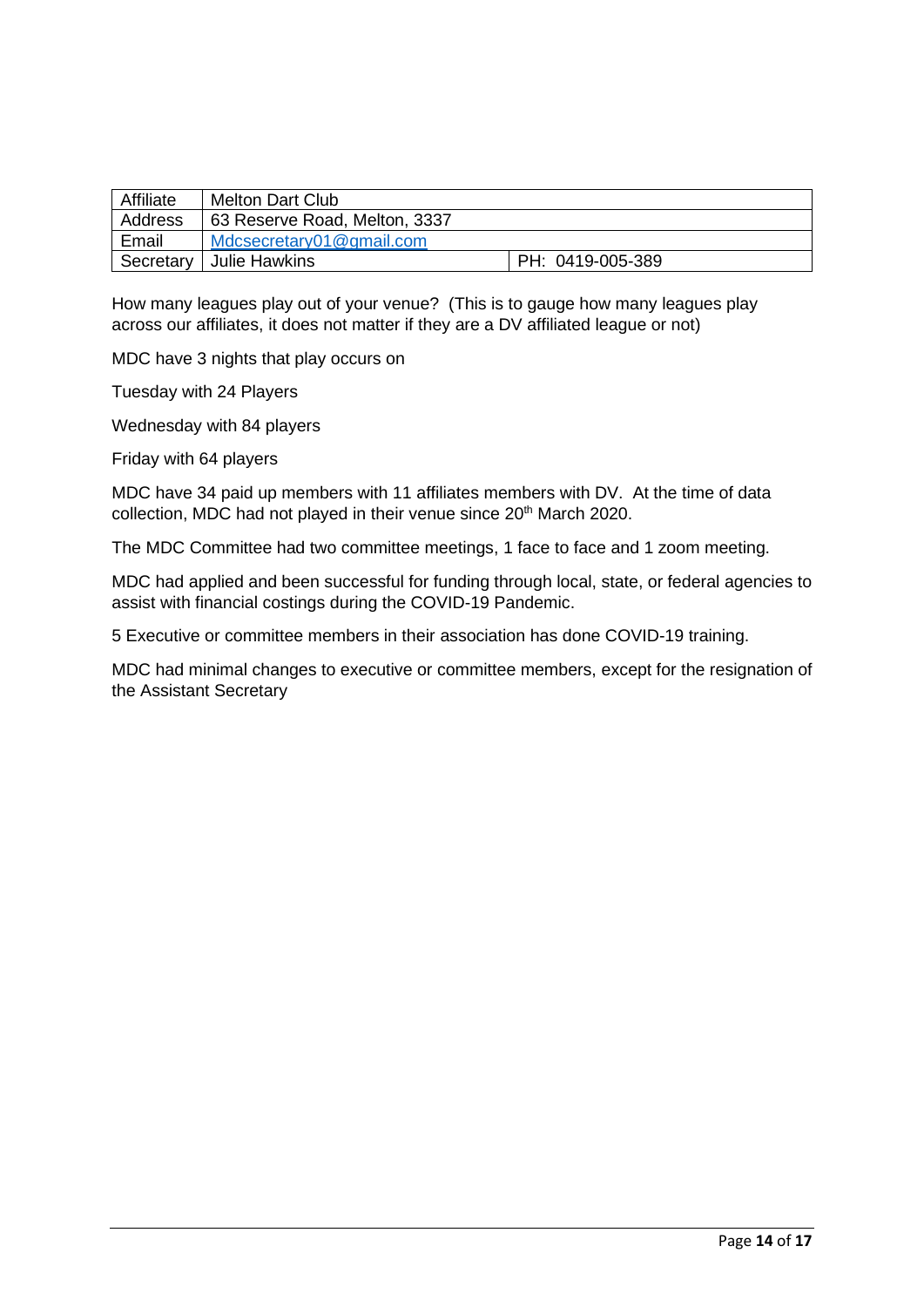| Affiliate | Geelong Ladies Darts Association Inc |                  |
|-----------|--------------------------------------|------------------|
| Address   | 106 Pioneer Road, Grovedale 3216     |                  |
| Email     | cherylballis@hotmail.com             |                  |
|           | Secretary   Cheryl Ballis            | PH: 0408 438 780 |

GLDA have 46 members, 33 of those are DV registered players for 2020.

No executive or committee meetings, either face to face or digital were held during the COVID-19 lockdown.

GLDA had not applied for funding through local, state, or federal agencies to assist with financial costings during the COVID-19 Pandemic, but 3 executive members have done COVID-19 training.

Only 1 person has resigned from the Committee during this time.

GLDA as a league have abandoned all games until 2021, especially with the Geelong Dart club being closed, the choice to cancel the seasons play was a wise but necessary precaution.

The executives of GLDA feel that it will take some time to get everyone back to darts as 12 months is a long time to be away from your sport. It will be like starting over again. GLDA feel that possibly with a bit mort advertising and maybe trying to encourage some fun games again before the serious competition begins again and maybe ease the weekend tournaments in gradually as a lot of players may have gotten very used to spending the weekends with family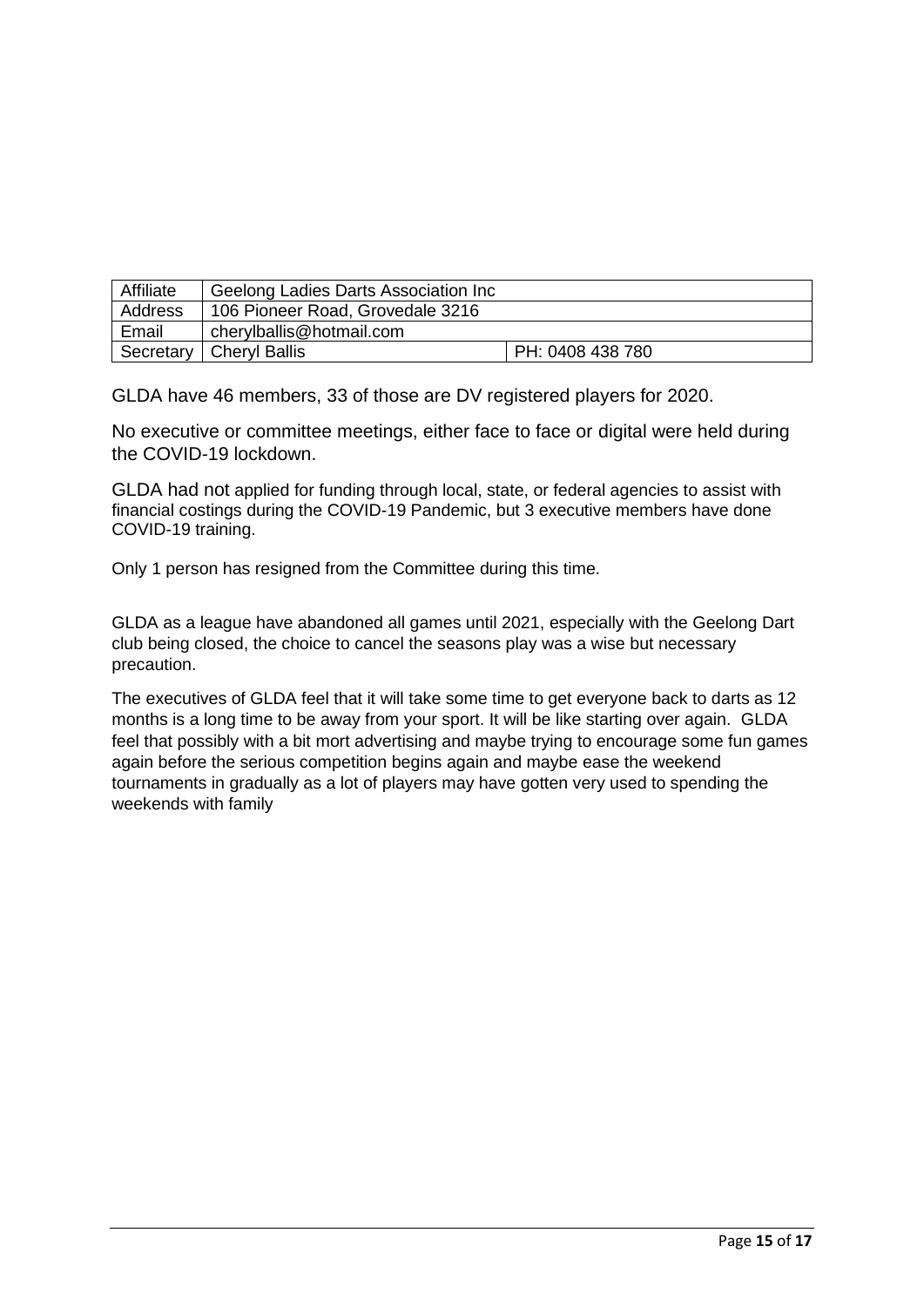| Affiliate             | <b>Geelong Darts Club</b>     |                  |
|-----------------------|-------------------------------|------------------|
| Address               | Johns St, Corio 3214          |                  |
| Email                 | thegeelongdartsclub@gmail.com |                  |
| Secretary             | <b>Carolyn Gilbert</b>        | PH: 0404 227 183 |
| <b>Asst Secretary</b> | <b>Sheryl Birthisel</b>       |                  |

How many leagues play out of your venue? (This is to gauge how many leagues play across our affiliates, it does not matter if they are a DV affiliated league or not)

GDC have darts on the following nights

- Premier League on a Tuesday night with 40 players
- Geelong Ladies Darts on a Tuesday night with 26 members (Affiliated association and use GDC as a venue for play)
- Geelong Darts Club Superleague on a Tuesday night with 40 members (affiliated league)

GDC have 112 members with only 2 of those members being DV affiliated. Of those members, 6 of the currently serving committee have done Covid-19 training.

July 2020 was the last time that Darts was played in the GDC venue, with committee meetings being held digitally over facebook. Funding though the City of Greater Geelong was applied for but not successful during the Covid-19 lockdown.

GDC found implementing the COVID-19 Return to Sport Plan within your Association Relatively Straight forward and as a Covid safe venue, implemented safe distancing between boards/players etc, extra cleaning as per Covid back to darts rules. To ensure safety of all patrons and members, GDC also followed the Darts Victoria reboot plan.

COVID-19s impact on GDC has been financially devastating. With no members in the club and no darts or bingo being played, the income stream that GDC relied on had been stopped, however the expenses of being closed – insurance, security, utilities etc. – still had to be paid.

The changes that Covid-19 has made to the darting community will be felt for a long time. Not only financially, but member wise and logistically. Players will have been away from the venue and the sport for almost 12 months, new habits and interests will have been formed, priorities will have changed. As a sport, we need to be able to engage and reboot the sport in a way that encourages players back.

Dart tournaments/leagues/affiliates need to be aware of the shift within the community and work in a collective manner to focus and showcase darts for all skill levels, in this way, we can welcome back players across all communities and skill levels and grow the sport.